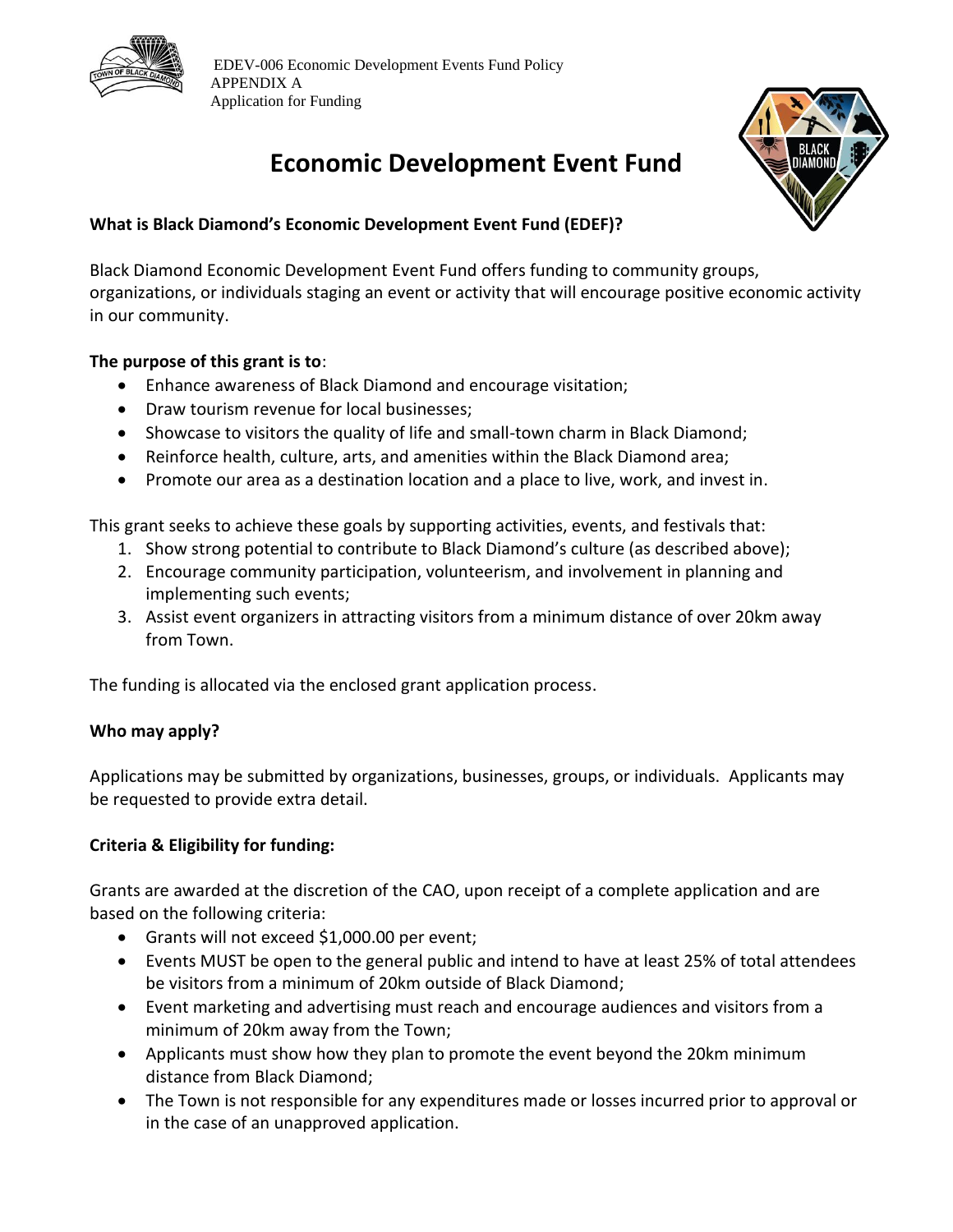



### **Ineligible Projects:**

- Events that are staged primarily for the local community audience;
- Events which are not promoted beyond 20km from Black Diamond;
- Events that are not open to the public (invitational);
- Sports Tournaments.

If the Application indicates that an EDEF funding request does not meet the specified criteria, the CAO will determine if the request should be considered for an FCSS grant or referred to a Council Agenda as a request for a donation.

Events, programs, or activities that qualify for FCSS Funding are not eligible to apply for funding from EDEF.

Other documents that may be required (dependent on type and location of the event):

- Special Event Permit may be required;
- Business license, if your event is, in part or in whole, a farmer's market, flea market, craft market or tradeshow, or other events, as required by the Town's Business License Bylaw.

## **Application Process**

Application forms should be submitted at least 30 days prior to your event date. Grant applications will be reviewed, as received by the CAO.

The CAO will issue a final decision within 20 days of receipt of the complete Application.

Applications can be submitted to the Town of Black Diamond in person, via email or by mail.

Black Diamond Economic Development Events Fund 301 Centre Avenue West PO Box 10 Black Diamond, AB T0L 0H0 Email: [info@town.blackdiamond.ab.ca](mailto:QuinnP@town.blackdiamond.ab.ca)

*If you need assistance in filling in this Application, have any questions about the EDEF, or would like to review your event plan to ensure eligibility prior to starting the application process, please call the Town of Black Diamond's Events Coordinator at 403.933.4348.*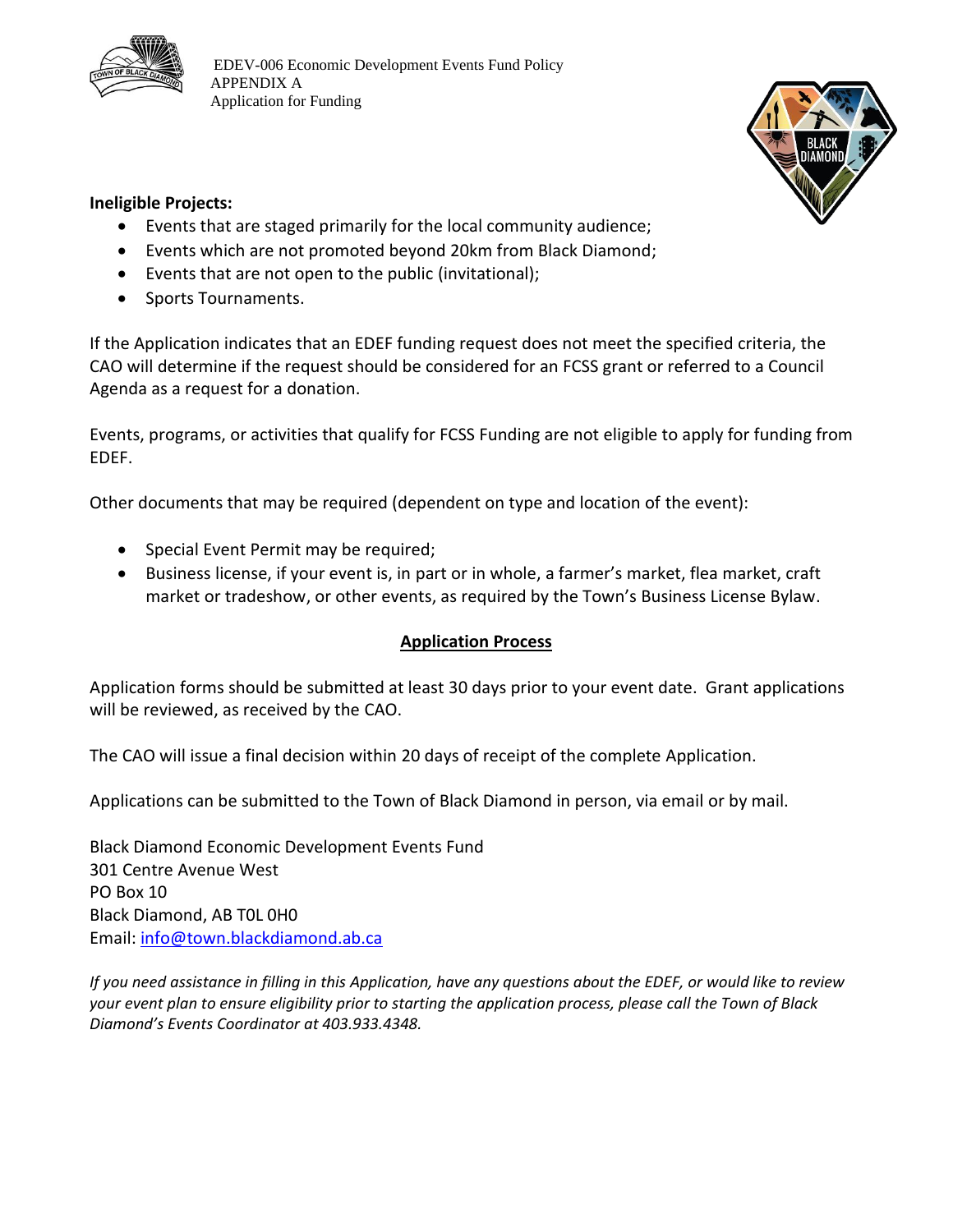



## **APPLICATION FOR FUNDING**

|                                                                                                | Funding Request: $\frac{5}{2}$ (maximum of \$1,000.00) |
|------------------------------------------------------------------------------------------------|--------------------------------------------------------|
|                                                                                                | <b>EVENT DESCRIPTION</b>                               |
|                                                                                                |                                                        |
|                                                                                                |                                                        |
|                                                                                                |                                                        |
|                                                                                                |                                                        |
|                                                                                                |                                                        |
| available:                                                                                     |                                                        |
| Please list any other businesses, community groups, organizations, or individuals that you are |                                                        |
| partnering with for this event? Please provide detail:                                         |                                                        |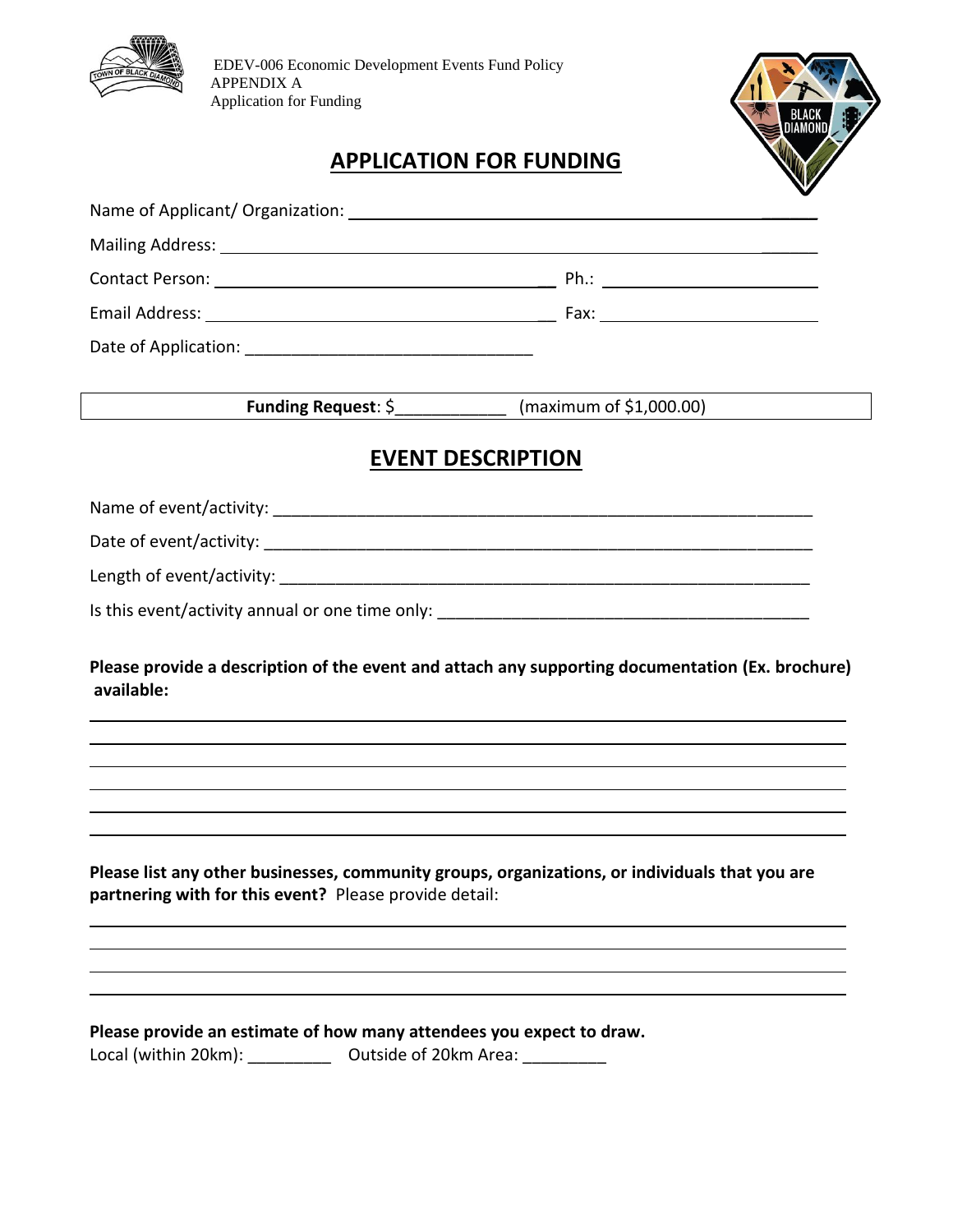



**How will this event generate economic activity within the Town of Black Diamond?**

**Explain why you feel this event will draw visitors from outside of Black Diamond's normal trading area?**

**How will you promote this event outside of Black Diamond - beyond 20km away?** Please include types of media and scheduled dates.

**How will you track attendance and the origin of visitors at your event?** 

**Other than financial support, what are the main resources required that will help you stage a successful event? Will your event require/are you requesting additional municipal resources?** (Ex. Barricades, traffic control personnel, equipment/staff - Include times and locations for each item, where necessary).

\_\_\_\_\_\_\_\_\_\_\_\_\_\_\_\_\_\_\_\_\_\_\_\_\_\_\_\_\_\_\_\_\_\_\_\_\_\_\_\_\_\_\_\_\_\_\_\_\_\_\_\_\_\_\_\_\_\_\_\_\_\_\_\_\_\_\_\_\_\_\_\_\_\_\_\_\_\_\_\_\_\_\_ \_\_\_\_\_\_\_\_\_\_\_\_\_\_\_\_\_\_\_\_\_\_\_\_\_\_\_\_\_\_\_\_\_\_\_\_\_\_\_\_\_\_\_\_\_\_\_\_\_\_\_\_\_\_\_\_\_\_\_\_\_\_\_\_\_\_\_\_\_\_\_\_\_\_\_\_\_\_\_\_\_\_\_

**If approved, how will the EDEF grant contribution be used?**

**If approved, how will the Town of Black Diamond Fund be acknowledged?** 

\_\_\_\_\_\_\_\_\_\_\_\_\_\_\_\_\_\_\_\_\_\_\_\_\_\_\_\_\_\_\_\_\_\_\_\_\_\_\_\_\_\_\_\_\_\_\_\_\_\_\_\_\_\_\_\_\_\_\_\_\_\_\_\_\_\_\_\_

**Will your event move forward if you are not granted the full amount of your request from EDEF?**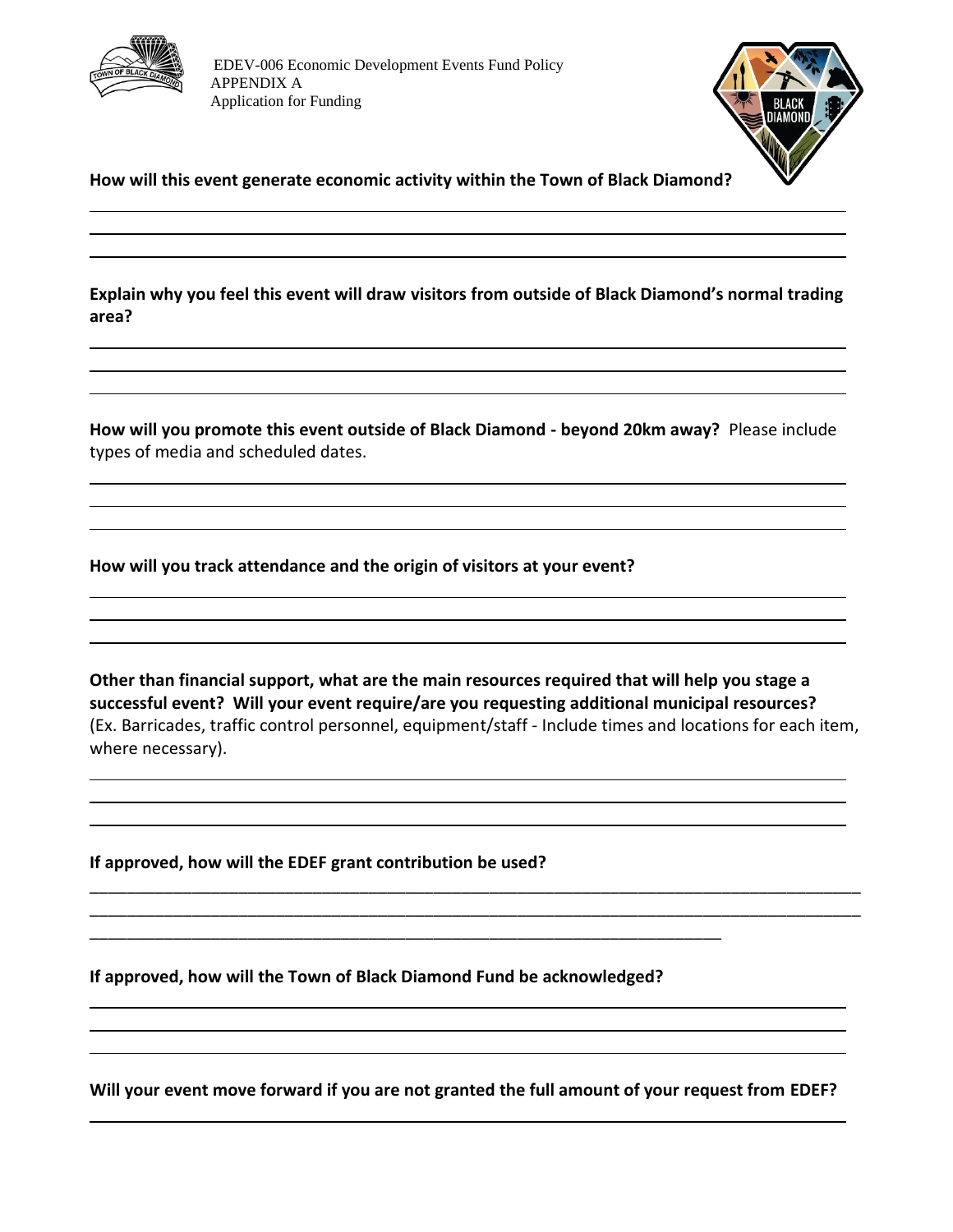



Are the organizers requesting funds or other in-kind support from any of the following? (tick boxes)

Town of Black Diamond

| Funding ____________________                              |  |
|-----------------------------------------------------------|--|
|                                                           |  |
| $\Box$ FCSS (any of the Foothills' Municipalities) $\Box$ |  |
| └┛ Town of TV ________________                            |  |
| $\Box$ County of Foothills $\_\_$                         |  |
| $\Box$ Other                                              |  |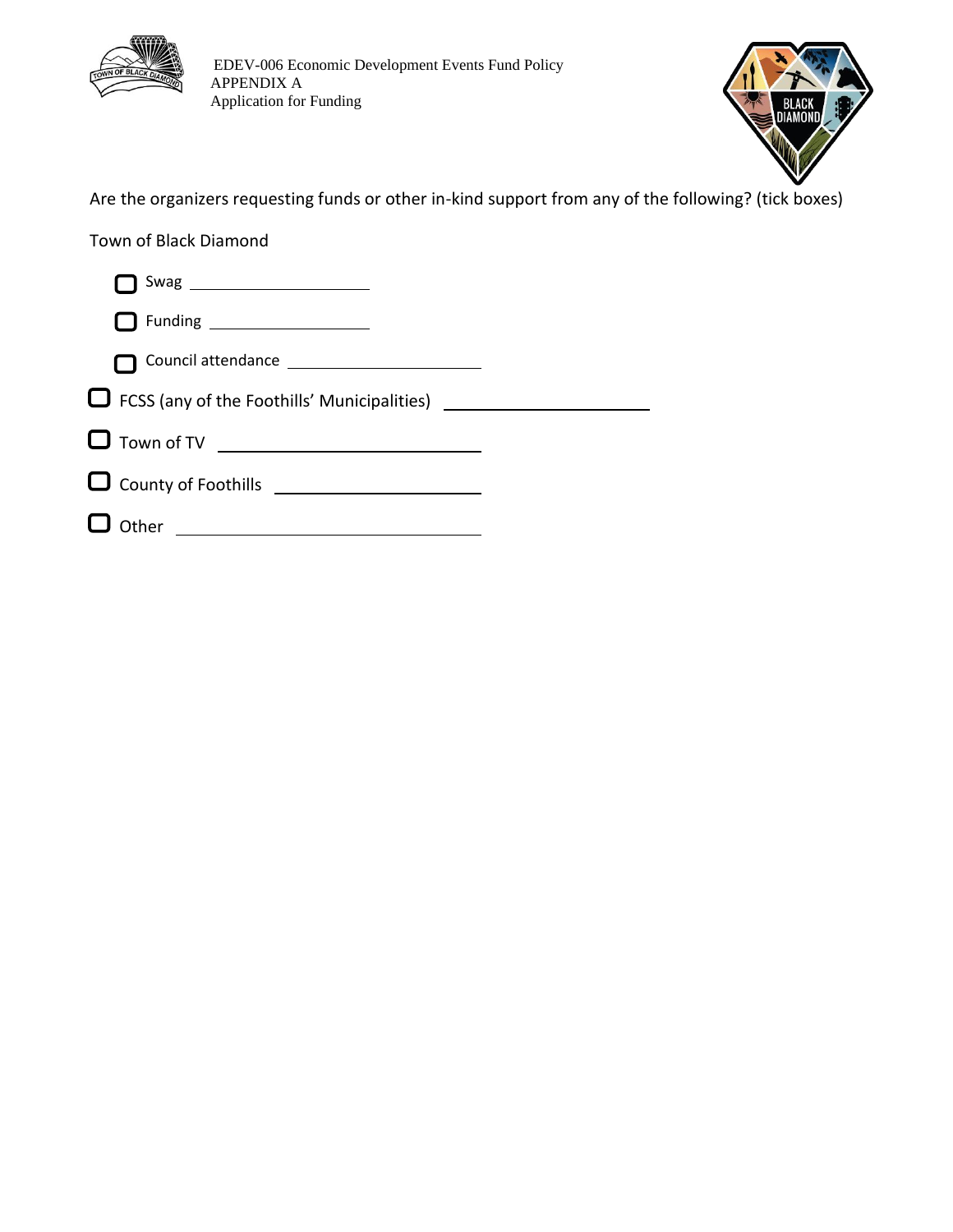

## **Event Budget**

*Please attach a full event budget or use the form below. Applications raising financial questions will require clarification before processing.*

#### *Project Revenue*

List all project income/grants/sponsorships/donation - use additional sheet if required.

| EDEF Grant Request <b>EDEF</b> Grant Request                                                                          |                       | $\zeta$ $\qquad \qquad$                                                                                                                                                                                                                                                                                                                                             |
|-----------------------------------------------------------------------------------------------------------------------|-----------------------|---------------------------------------------------------------------------------------------------------------------------------------------------------------------------------------------------------------------------------------------------------------------------------------------------------------------------------------------------------------------|
|                                                                                                                       |                       | $\frac{1}{2}$                                                                                                                                                                                                                                                                                                                                                       |
| <u> 1980 - Johann Barbara, martin da basar a shekara tsa a shekara tsa a shekara tsa a shekara tsa a shekara tsa</u>  |                       | \$                                                                                                                                                                                                                                                                                                                                                                  |
|                                                                                                                       |                       |                                                                                                                                                                                                                                                                                                                                                                     |
|                                                                                                                       |                       |                                                                                                                                                                                                                                                                                                                                                                     |
|                                                                                                                       |                       | $\begin{picture}(20,10) \put(0,0){\vector(1,0){100}} \put(15,0){\vector(1,0){100}} \put(15,0){\vector(1,0){100}} \put(15,0){\vector(1,0){100}} \put(15,0){\vector(1,0){100}} \put(15,0){\vector(1,0){100}} \put(15,0){\vector(1,0){100}} \put(15,0){\vector(1,0){100}} \put(15,0){\vector(1,0){100}} \put(15,0){\vector(1,0){100}} \put(15,0){\vector(1,0){100}} \$ |
|                                                                                                                       |                       | $\frac{1}{2}$ $\frac{1}{2}$ $\frac{1}{2}$ $\frac{1}{2}$ $\frac{1}{2}$ $\frac{1}{2}$ $\frac{1}{2}$ $\frac{1}{2}$ $\frac{1}{2}$ $\frac{1}{2}$ $\frac{1}{2}$ $\frac{1}{2}$ $\frac{1}{2}$ $\frac{1}{2}$ $\frac{1}{2}$ $\frac{1}{2}$ $\frac{1}{2}$ $\frac{1}{2}$ $\frac{1}{2}$ $\frac{1}{2}$ $\frac{1}{2}$ $\frac{1}{2}$                                                 |
|                                                                                                                       |                       |                                                                                                                                                                                                                                                                                                                                                                     |
|                                                                                                                       |                       |                                                                                                                                                                                                                                                                                                                                                                     |
| <b>Project Expenditures</b>                                                                                           |                       |                                                                                                                                                                                                                                                                                                                                                                     |
|                                                                                                                       |                       | $\frac{1}{2}$                                                                                                                                                                                                                                                                                                                                                       |
| <u> 1980 - Johann John Stone, mars and de final de la provincia de la provincia de la provincia de la provincia d</u> |                       | $\begin{picture}(20,10) \put(0,0){\line(1,0){10}} \put(15,0){\line(1,0){10}} \put(15,0){\line(1,0){10}} \put(15,0){\line(1,0){10}} \put(15,0){\line(1,0){10}} \put(15,0){\line(1,0){10}} \put(15,0){\line(1,0){10}} \put(15,0){\line(1,0){10}} \put(15,0){\line(1,0){10}} \put(15,0){\line(1,0){10}} \put(15,0){\line(1,0){10}} \put(15,0){\line(1$                 |
|                                                                                                                       |                       |                                                                                                                                                                                                                                                                                                                                                                     |
|                                                                                                                       |                       |                                                                                                                                                                                                                                                                                                                                                                     |
|                                                                                                                       |                       | $\sharp$                                                                                                                                                                                                                                                                                                                                                            |
|                                                                                                                       |                       | $\frac{1}{2}$                                                                                                                                                                                                                                                                                                                                                       |
|                                                                                                                       |                       | $\mathsf{\dot{S}}$ , and the set of the set of the set of the set of the set of the set of the set of the set of the set of the set of the set of the set of the set of the set of the set of the set of the set of the set of the se                                                                                                                               |
|                                                                                                                       | Total Expenditures \$ |                                                                                                                                                                                                                                                                                                                                                                     |

**Name in which a cheque can be made out to, should your application for funding be approved:** 

**\_\_\_\_\_\_\_\_\_\_\_\_\_\_\_\_\_\_\_\_\_\_\_\_\_\_\_\_\_\_\_\_\_\_\_\_\_\_\_\_\_\_\_\_\_\_\_\_\_\_\_\_\_\_\_\_\_\_\_\_\_\_\_\_\_\_\_\_**